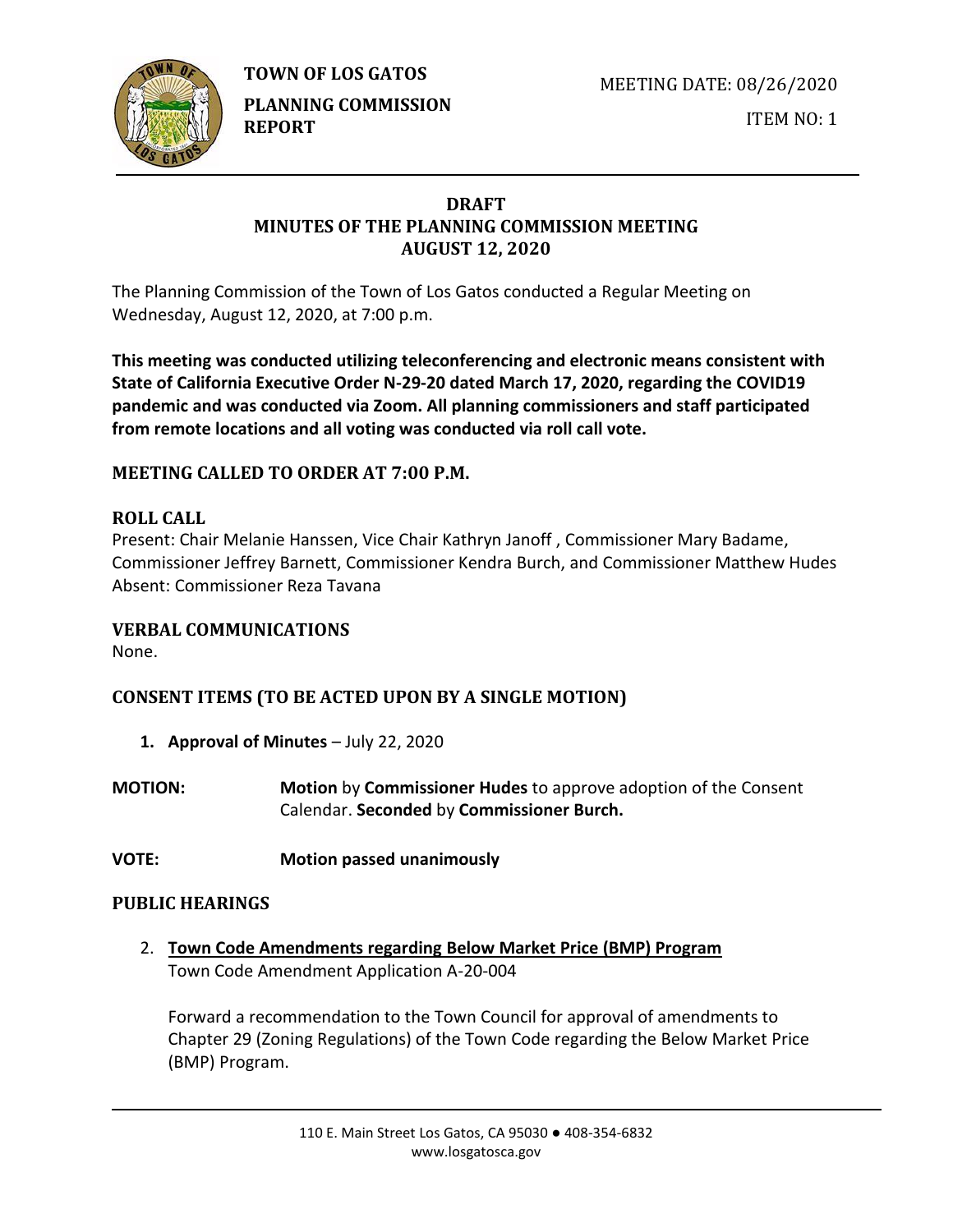## PAGE **2** OF **4** MINUTES OF PLANNING COMMISSION MEETING OF AUGUST 12, 2020

Applicant: Town of Los Gatos Staff: Jocelyn Shoopman

Jocelyn Shoopman, Associate Planner, presented the staff report.

Opened Public Comment.

Heidi Owens

Asked why the below market program is not aligned to the different RHNA number categories, for example, an extremely low-income requirement, etc.?

Closed Public Comment.

Commissioners discussed the matter.

- **MOTION: Motion** by **Commissioner Hudes** to forward a recommendation to the Town Council to approve amendments to Chapter 29 (Zoning Regulations) of the Town Code regarding the Below Market Price (BMP) Program, subject to additional Planning Commission comments:
	- Comments from Commissioner Barnett as written and submitted;
	- Comments from Commissioner Burch regarding valuation and particularly rental considerations;
	- Community Development Director Paulson's commitment to research part-time and gig workers;
	- Consideration of looking at additional points for different income levels in the formulation; to look at 5 points for 60-percent and 3 points for 80-percent; and
	- Consider increasing the number of units by surveying other communities to see if it is possible to raise the requirement by 10 percent across the board.

**Seconded** by **Commissioner Badame.**

**VOTE: Motion passed unanimously.**

#### **OTHER BUSINESS**

#### **REPORT FROM THE DIRECTOR OF COMMUNITY DEVELOPMENT**

Joel Paulson, Director of Community Development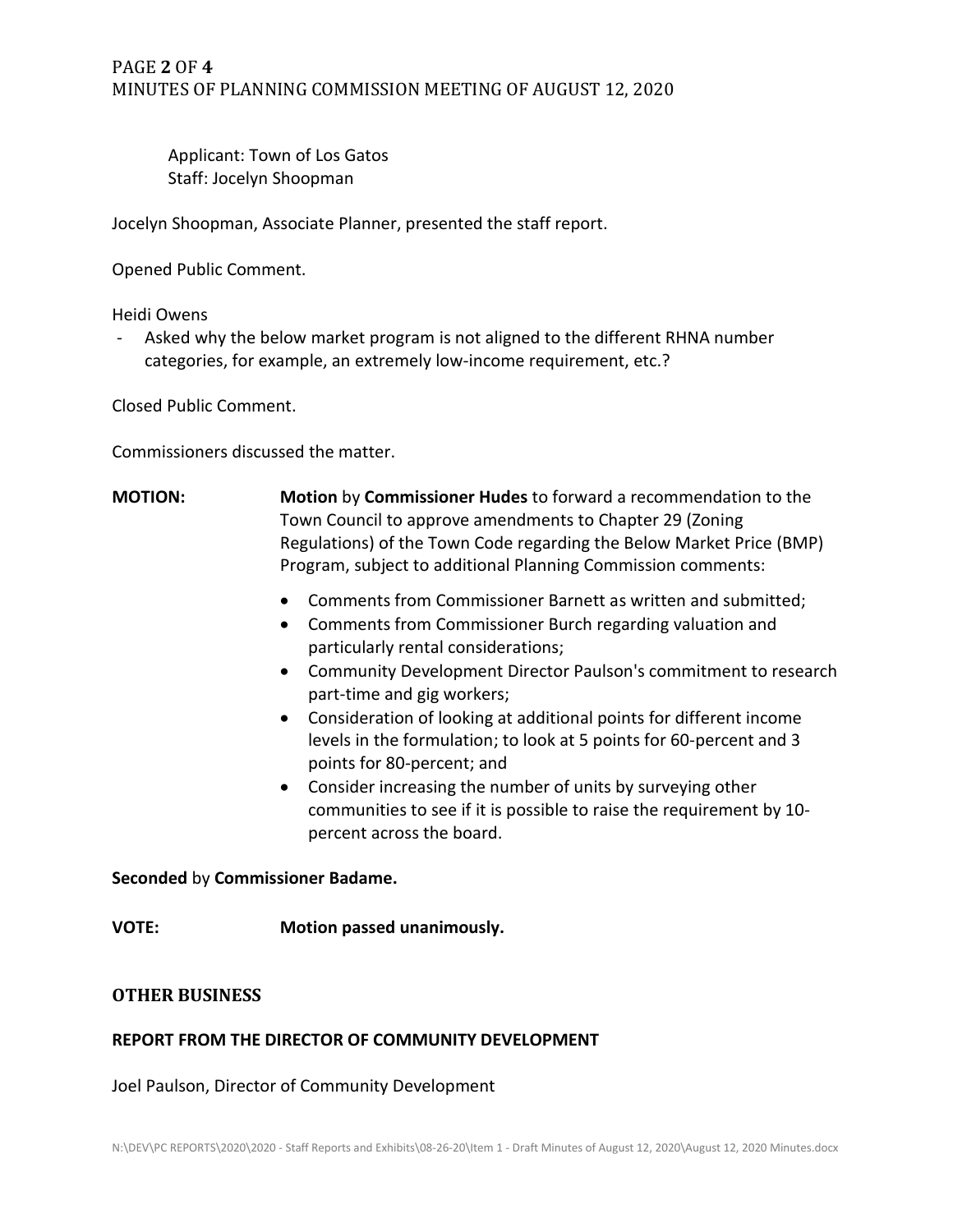• Town Council met August 12, 2020; adopted the Vehicle Sales Ordinance modifications that the Planning Commission previously reviewed.

## **SUBCOMMITTEE REPORTS/COMMISSION MATTERS**

#### **Conceptual Development Advisory Committee**

Commissioner Barnett

- CDAC met August 12, 2020; discussed the relocation of a residence located at 14919 Los Gatos Boulevard to be moved to Phase 1 of the N40 Development. Committee approved the proposed concept unanimously.

#### **General Plan Update Advisory Committee**

Chair Hanssen

- GPAC met twice since the last Planning Commission meeting:
	- o July 30, 2020; discussed the impact of the COVID-19 pandemic; environmental justice; and racial inequity and social justice and how that might be incorporated in the General Plan. The meeting had large public participation.
	- o August 6, 2020; discussed the Hazards and Safety Element.
- GPAC will discuss the Mobility Element at the next meeting.

#### **Commission Matters**

None.

### **ADJOURNMENT**

The meeting adjourned at 8:15 p.m.

\_\_\_\_\_\_\_\_\_\_\_\_\_\_\_\_\_\_\_\_\_\_\_\_\_\_\_\_\_

This is to certify that the foregoing is a true and correct copy of the minutes of the August 12, 2020 meeting as approved by the Planning Commission.

/s/ Vicki Blandin